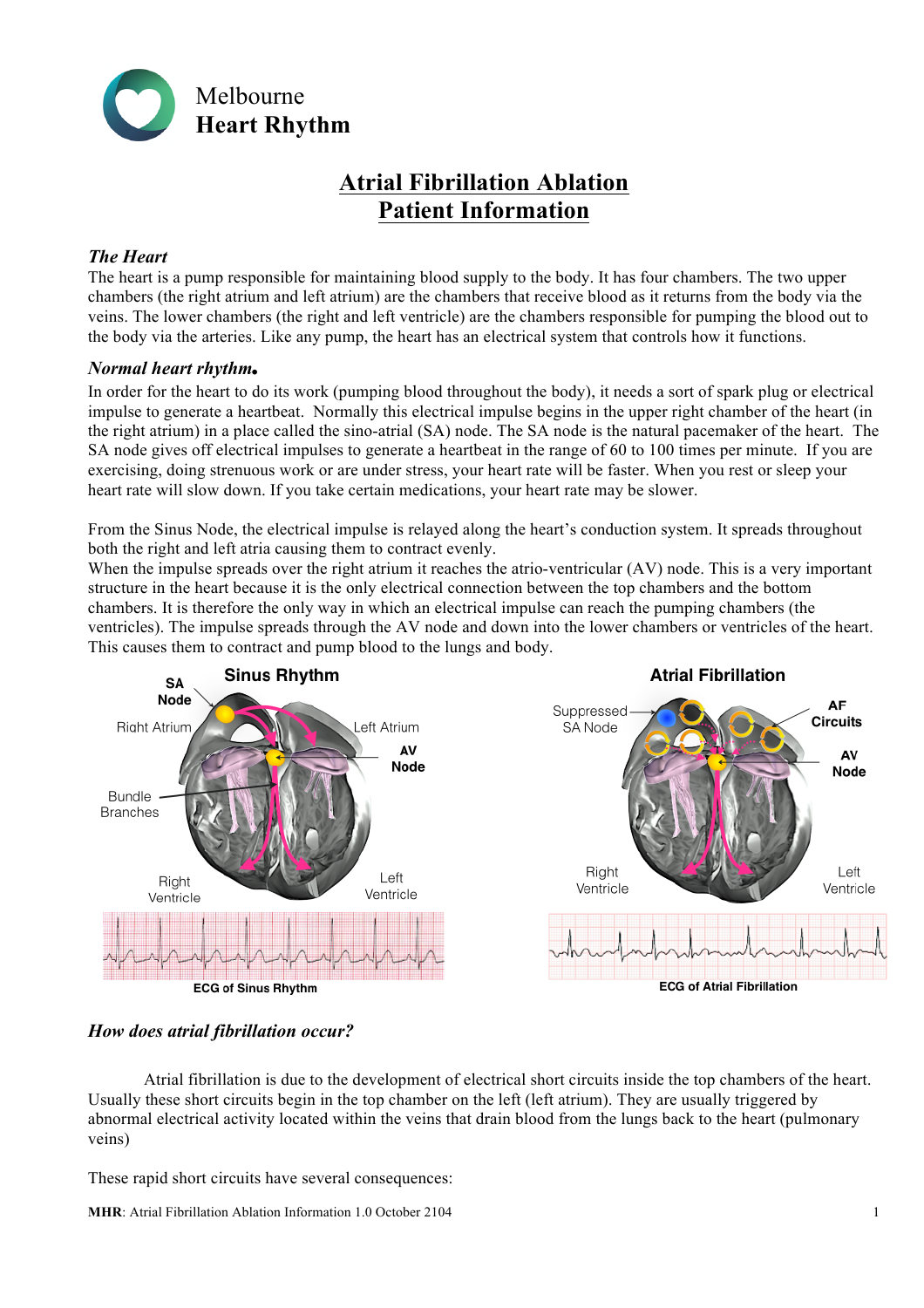- 1. The short circuits drive the pumping chambers rapidly and erratically. This produces palpitations, shortness of breath, and tiredness. In some people it can also cause dizzyness and chest pain. It usually reduces your exercise or physical capacity. It is **NOT** however a life-threatening rhythm disturbance.
- 2. The short circuits result in ineffective pumping of the upper chambers. This leads to slow blood flow in both of these upper chambers (the left and right atria). This can rarely cause blood clots and possibly stroke. For this reason many (but not all) patients with atrial fibrillation will require a blood thinner. This may be aspirin, warfarin or one of the newer medications (Pradaxa, Xarelto or Eliquis).

# **Why does atrial fibrillation occur?**

In many people who develop atrial fibrillation the cause is not known. Usually the heart is otherwise sound. In some people atrial fibrillation can develop due to other conditions such as high blood pressure, prior heart attack, weak heart, leaky heart valves, obesity or sleep apnoea. There may be a familial tendency to atrial fibrillation.

# **What treatments are available to prevent atrial fibrillation?**

1. MEDICATION.

Atrial fibrillation can be treated with medication. In some people these medicines can be very effective. In others however, the medications are ineffective and may produce side effects. Your doctor will discuss the different options and the possible side effects of these medications.

2. CATHETER ABLATION.

Over now more than a decade, a procedure has been developed for cure of atrial fibrillation. This procedure termed RADIOFREQUENCY or CATHETER ABLATION has been available for other types of heart rhythm disturbances for more than 25 years.

Radiofrequency is a type of energy that causes a small burn (ablation) at the tip of the catheter thereby turning the abnormal tissue that was causing the short-circuit into a small scar.

# *What is involved in a radiofrequency ablation procedure?*

You will be transferred to the Electrophysiology Laboratory (EP lab) from your ward. Usually before leaving the ward your groin will be shaved.

The EP lab has a patient table, X-Ray tube, ECG monitors and other equipment. The staff in the lab will all be dressed in hospital theatre clothes.

Many ECG monitoring electrodes will be attached to your chest area and patches to your chest and back. These patches may momentarily feel cool on your skin.

The anaesthetist will insert an intravenous cannula usually into the back of your hand and a second cannula into the artery. The entire procedure will be performed while you are "asleep" under general anaesthetic.

#### *What happens during a radiofrequency ablation procedure?*

During and after the procedure, blood thinning medication will be administered. During the procedure the heart will be monitored with a special ultrasound probe that is inserted into the oesophagus (swallowing tube). This takes clear pictures of the heart before, during and after the procedure. It will be removed before you wake up. When you are under anaesthetic, special wires (termed electrical catheters) will be inserted into the heart via a vein in the groin area and occasionally also by a vein in the side of the neck. This is routine.

The electrical catheters are positioned using X-Rays, ultrasound and computerized mapping systems to guide placement. These electrical catheters first enter the right atrium. Because atrial fibrillation begins in the left atrium a long needle will be used to cross from the right to the left side through the thin membrane that divides the 2 top chambers. This will be performed twice using both ultrasound and XRay control. This is a routine procedure called trans-septal puncture. Because the short circuits can originate from any of the pulmonary veins we will electrically isolate all 4 of these veins by performing circumferential ablation. Usually approximately 30-40 minutes of ablation is required. This part of the procedure usually takes approximately 90 minutes. The entire atrial fibrillation ablation procedure may take 3-4 hours on average. If you have persistent atrial fibrillation, additional ablation may be required.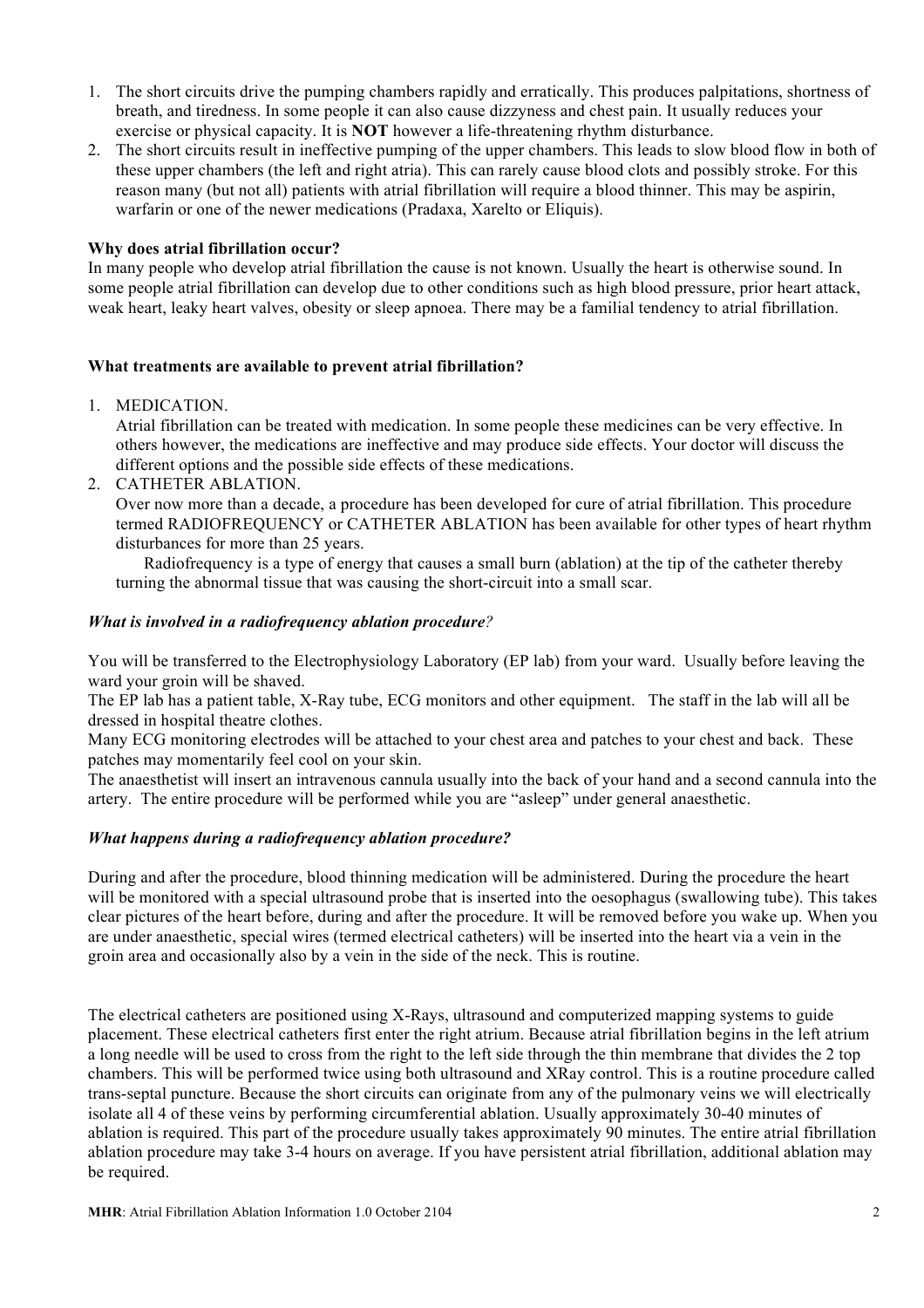

#### *What happens prior to your procedure?*

You will receive a letter from the hospital bookings clerk or from the Doctors secretary outlining the date of your procedure and date and time of your admission to the hospital.

In some cases a letter asking you to cease taking your medication is enclosed. This generally refers only to the medication you are taking for your abnormal heart rhythm. Your doctor will specify which medications he wants you to stop. These are usually stopped approximately 5 days prior to your procedure. If you are taking warfarin this will usually be continued but the dose may be varied in the days before the procedure based on your blood test results. If you are taking other blood thinners (Pradaxa, Xarelto or Eliquis) these would be stopped approximately 24-48 hours before the procedure and instructions will be provided.





On the day before the procedure, a CT scan of your heart will be performed. This will be used during your ablation procedure.Patients having the procedure at the Royal Melbourne Hospital will be required to attend our Preadmission clinic on the day prior to your procedure where you will see a doctor who will record your medical history. You will also require an ECG and blood test. The doctor will also confirm the time you should be at the hospital for admission the following day.

You will be required to fast for at least six hours before the study. If your procedure is in the afternoon you may have a light early breakfast. If your procedure is in the morning, DO NOT EAT OR DRINK AFTER MIDNIGHT, except for a sip of water to help you swallow your pills.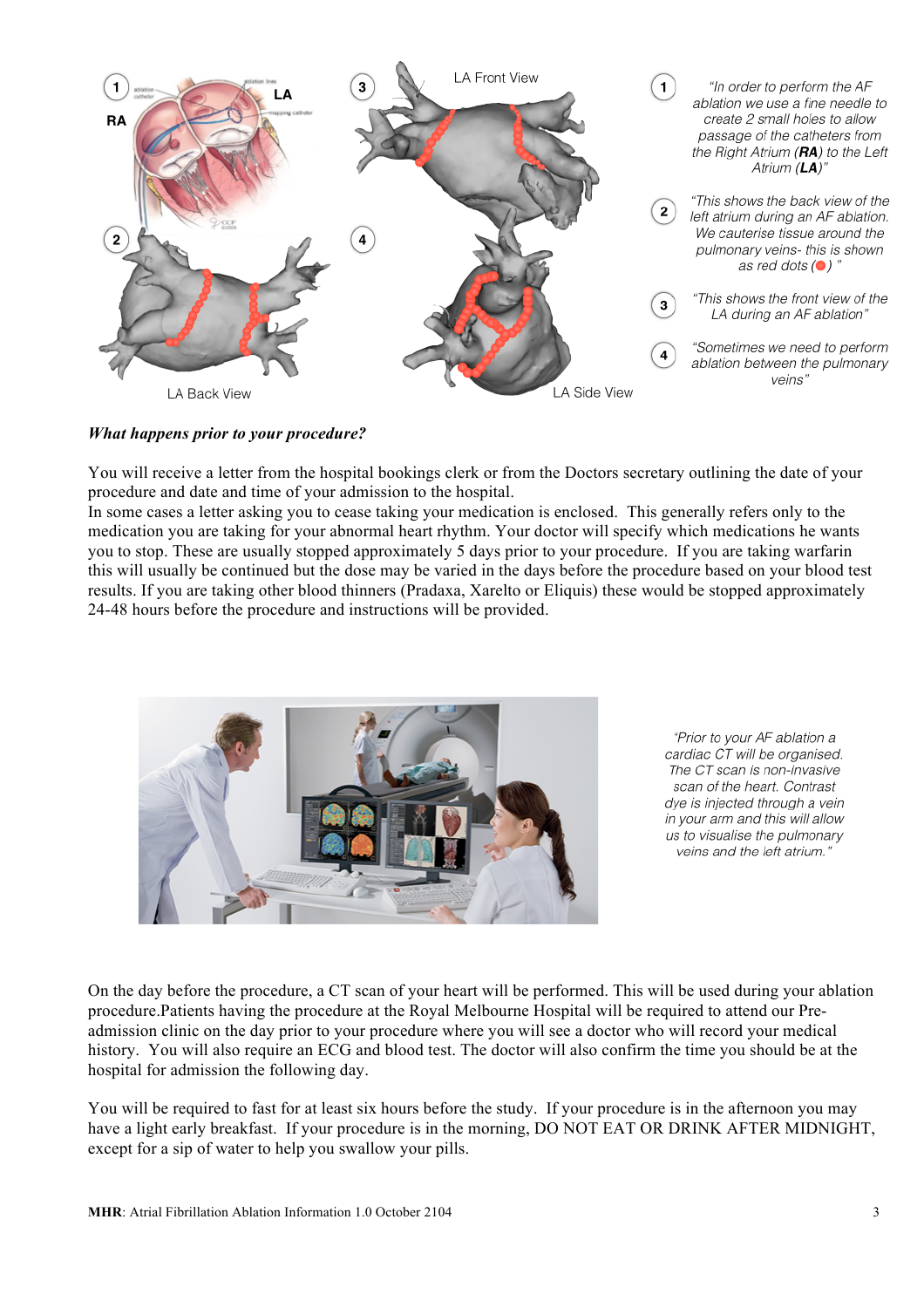#### **What happens after the procedure?**

After the procedure you will wake up in a hospital ward called the recovery area. When you are completely awake you will be transferred to the normal hospital ward. You will have to lie flat for approximately 6 hours after the procedure. During this time, it is important to keep your legs straight and your head relaxed on the pillow. You will have a compression clamp on the groin area which stays in place for 4-6 hours. You will also have a urinary catheter which will be removed later that evening or the next morning.

It is usual to stay in hospital for 2 nights after the procedure. Your heart rhythm may be monitored during this time. During this time you will either continue warfarin or commence blood thinning injections. If you are taking Pradaxa, Xarelto or Eliquis, these will be restarted on the day you go home.

It is common to have a sore throat and some mild chest discomfort after the procedure. You will also have some discomfort and bruising in the groin (and neck area in the occasional case when the neck vein is required) after the procedure. This should usually improve over several days.

Because it takes several weeks for the areas of ablation to heal and form scars, it is not uncommon to experience abnormal or irregular heart beat or rhythm for up to 4 weeks after the procedure. Rarely, atrial fibrillation may be worse for a few weeks after the procedure due to inflammation where the ablation was performed.

The majority of patients have approximately 1-2 weeks away from work. After you go home, you will have an appointment for review with the consultant cardiologist who performed the procedure in the following 4-8 weeks.

# **What is the success rate of the procedure?**

This depends on the type of atrial fibrillation that you have.

#### **Paroxysmal atrial fibrillation** starts and stops by itself within 7 days.

The success rate for this type of atrial fibrillation is approximately 80-85%. This can vary slightly according to the type of heart problem that you have. In approximately 20-30% of patients it is necessary to perform a second procedure if the first was not successful. Even after 2 procedures, approximately 15% of patients will continue to have problems.

**Persistent atrial fibrillation** continues for more than 7 days or doesn't ever stop without a DC shock (cardioversion).

The success rate for this type of atrial fibrillation is approximately 70%. This can vary slightly according to the type of heart problem that you have. In approximately 20-30% of patients it is necessary to perform a second procedure if the first was not successful. Even after 2 procedures, approximately 30% of patients will continue to have problems.

If your atrial fibrillation has been continuous for more than a year, the success rate may be lower. This will be discussed with you.

We will not know for certain whether the procedure has been successful for several months afterwards. During this time it is usually necessary to continue taking medications